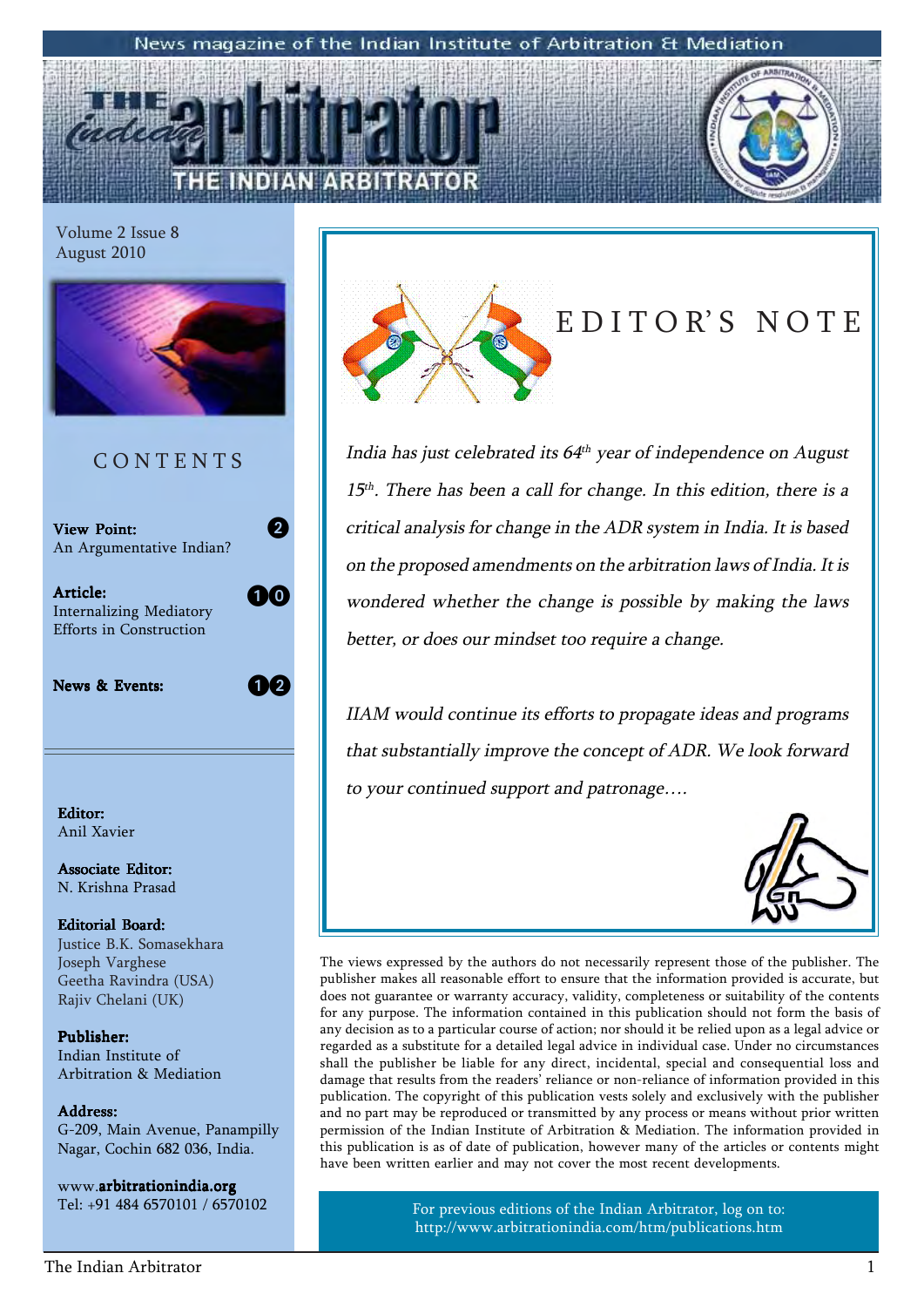



### An Argumentative Indian? : ANIL XAVIER

**The Argumentative Indian**" is a book written by the Indian Nobel Prize winning economist, Mr. Amartya Sen. The book brought together a selection of writings that outlined the need to understand contemporary India in the light of its long argumentative tradition. I have adapted the above title to highlight my argument seeking to preserve "Alternative Dispute Resolution" in its true spirit and nature and to shield ADR from the invasion of external forces.

#### "ALTERNATIVE" VERSUS "FORMAL" DISPUTE RESOLUTION:

ADR or "Alternative Dispute Resolution" has been described by many international authors as ìAppropriate Dispute Resolutionî. This is mainly because the "Formal Dispute Resolution" process or the Court system (common law, Anglo-Saxon, and their continental European, civil law counterparts) are state institutions, conducting

public, formal proceedings, that presuppose literacy, posture the parties in a conflictual, legal position-based, backward--looking fact finding processes that result in binary, win-lose remedies, subsequently enforced through social control over the losing party. It is procedure oriented and therefore consumes a lot of time and money. On the contrary, ADR offers flexibility of procedure and thus saves time and money. Litigation does not always lead to a satisfactory result. In contrast, ADR is mostly private, informal, oral, more collaborative, facilitative, future-looking, interest-based processes that bring parties to a calibrated, multidimensional, win-win remedy that is more durable.

But recently has ADR become more of "court-Annexed" Dispute Resolution" rather than "Alternative" or "Appropriate" Dispute Resolution? At least in India!

#### INDIAN LEGAL SYSTEM:

The Indian legal system is based largely upon the British common law model of jurisprudence. The legal system offers litigants different categories of courts, depending on the nature of the remedy being sought, in addition to appellate forums. Despite the various arenas in which justice may be sought, there are constant complaints that justice is not being served through the courts.

> Invariably, the victim or litigant is heard to say that "the wheels of justice" turn far too slowly, and many feel that this gives credence to the old adage that "justice delayed is justice denied". A large administrative structure has been developed to process the volume of case filings. Interim motions to delay trial have become common-place. In many cases, litigants will not see their day in court for 10 years after filing, with additional time added for appeals.

#### ADVENT OF ADR:

Has ADR become more of

ìcourt-Annexed Dispute

Resolution<sup>"</sup> rather than

Dispute Resolution?

"Alternative" or "Appropriate"

Interminable, time consuming, complex and expensive court procedures impelled jurists to search for an alternative forum, less formal, more effective and speedy for resolution of disputes avoiding procedural hazards and drivels. This lead to the enactment of the Arbitration Act, 1940 (mindful that there were some enactments on Arbitration even before this, but the 1940 Act consolidated the provisions).

The great advantage of arbitration has been that one could pick the decision makers and the rules and procedures. One could even pick the place. Going with arbitration also had the advantage of getting an answer in one or two years, which was better than litigating for five or more years. The number of people turning to arbitration increased.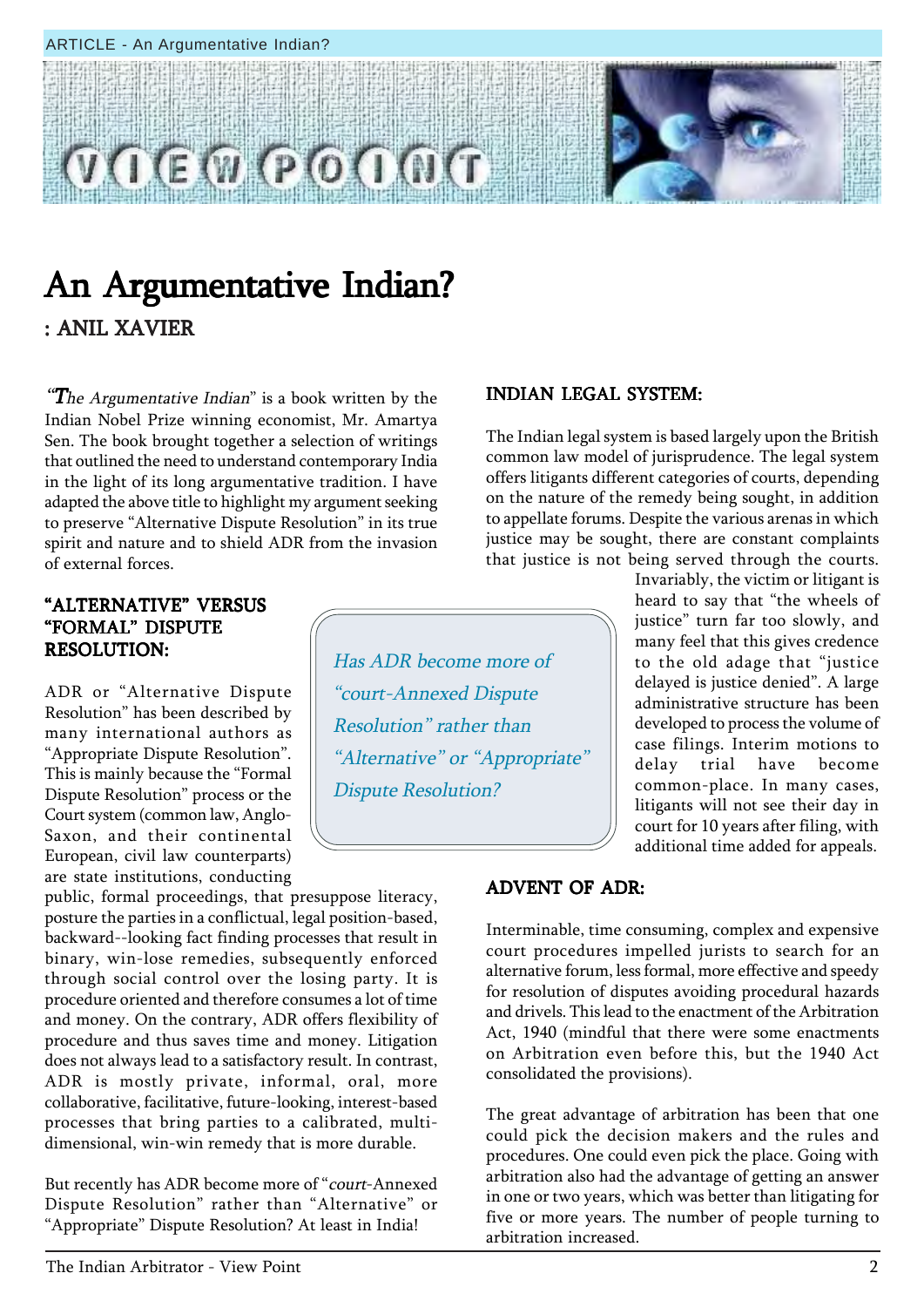The reason could be, as stated by former US Supreme Court Chief Justice Warren Burger, "The notion that ordinary people want black-robed judges, well dressed lawyers and fine courtrooms as settings to resolve their disputes is incorrect. People with problems, like people with pain, want relief, and they want it as quickly and inexpensively as possible. $"$ <sup>1</sup>

Apart from the inordinate delay and hostile atmosphere of court litigation, another reason for the acceptance of arbitration could be the legal culture and the similarity to traditional forms of dispute resolution that predate colonial influence. Centuries before the British arrived, India had utilized a system called the "Panchayat", whereby respected village elders assisted in resolving -community disputes. Also, in pre-British India, ADR was popular among businessmen and they resolved disputes using an informal procedure, which combined

mediation and arbitration. For exam-ple, in Ahmedabad, an industrial center located in Gujarat State (Cen-tral India), leading cloth merchants banded together to form a business association authorized by its constitu-ents to resolve disputes between mem-bers, "Maskati Mahajanî, as it was called, provided for respected businessmen (Mahajanis) to be available by turns on a daily basis to hear grievances and resolve disputes. This process was developed to discourage litiga-tion between members. It

recognized the over-arching importance to cloth merchants of promoting their business interests. Another form of early dispute res-olution, used by one tribe to this day, is the use of "Panchas", or wise persons to resolve tribal disputes. Here, dis-puting members of a tribe meet with a "pancha" to present their grievances and to attempt to work out a settlement. If that is unsuccessful, the dispute is submitted to a public forum attended by all interested members of the tribe. After considering the claims, defenses, and interests of the tribe in great detail, the "pancha" again attempts to settle the dispute. If settlement is not possible, the "pancha" renders a decision that is binding upon the parties. The panchaís decision is informed by tribal law as well as the long-range interests of the tribe in maintaining harmony and prosperity.

Arbitration had an image synonymous with obstructions, astronomical costs and delays. The procedure was tedious and many times it took years for final resolution of disputes.

#### DECLINE OF ARBITRATION:

But unfortunately, due to lack of proper training for arbitrators and due to constant misuse of the provisions of the Arbitration Act and its procedures, users of arbitration often had to resort to judicial process to correct or suspend arbitral procedures. The concept of arbitration had a further set-back due to lack of proper rules and guidelines and allegations of bias and disproportionately huge expenses involved in arbitration. The court interferences during and after the course of arbitration were numerous and the very purpose of arbitration, being a fast and fair process of dispute resolution, had serious set-backs. Arbitration had an image synonymous with obstructions, astronomical costs and delays. The procedure was tedious and many times it took years for final resolution of disputes. Due to extensive interventions from Courts and due to

> widespread allegations of bias of arbitrators and disproportionately huge expenses involved in arbitration, many state governments banned arbitrations in government contracts.

> This created a fair amount of hesitation and apprehension in the legal and business communities to opt for arbitration. Once a person gets into it, he finds it difficult to come out of it. He gets exhausted financially and physically. In fact the Supreme Court of India, while referring to the 1940 Act, observed that "the way in which the

proceedings under the Act are conducted and without an exception challenged in courts, has made lawyers laugh and legal philosophers weep" in view of "unending prolixity, at every stage providing a legal trap to the unwary."<sup>2</sup>

#### REVIVAL OF ADR:

India undertook major reforms in its arbitration law as part of the economic reforms initiated in 1991. Simultaneously many steps were taken to bring judicial reforms in the country, the thrust being on the minimization of court's intervention in the arbitration process by adoption of the United Nations Commission on International Trade Law (UNCITRAL) Model Law on international commercial arbitration. The focus of

 $^{\rm 1}$  Keynote address by former U.S. Supreme Court Chief Justice Warren Burger in the "National Conference on the Causes of Popular Dissatisfaction with Administration of Justiceî conducted under the sponsorship of the American Bar Association in 1976.

 $^2$  Supreme Court of India in its decision dated 29/09/1981 in "Guru Nanak Foundation Versus Rattan Singh and Sons" (AIR 1981 SC 2075)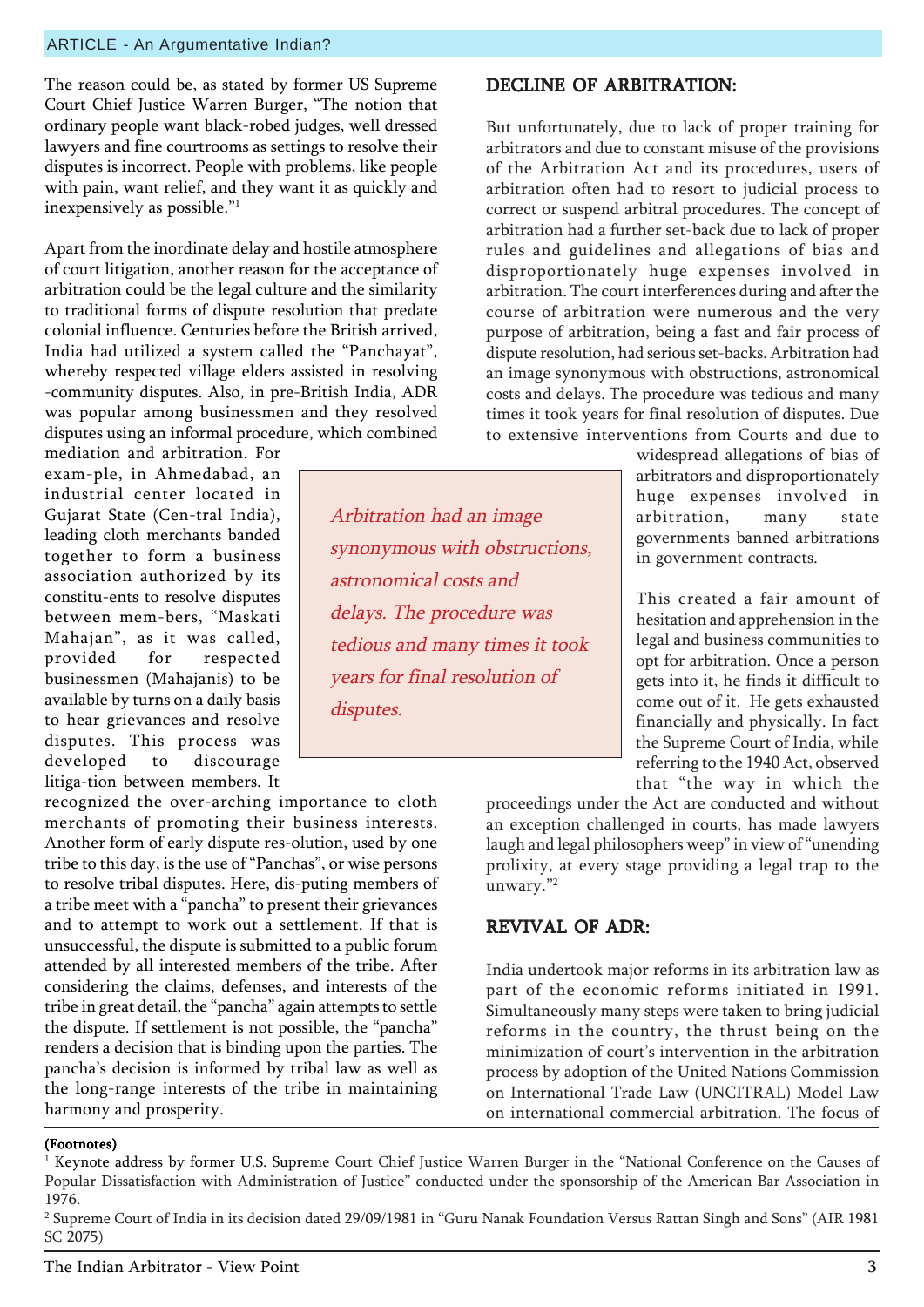the government has been as much on the simplification of the law as on its rationalization in order to meet the requirements of a competitive economy.

India was also a party to the Convention Establishing the Multilateral Investment Guarantee Agency, which provides for settlement of disputes between State parties to the Convention and Multilateral Investment Guarantee Agency through negotiation, conciliation and arbitration.

The Arbitration & Conciliation Act, 1996 was enacted by the Parliament, consolidating and amending the law relating to domestic arbitration, international commercial arbitration and conciliation. The Act had several advantages over the 1940 Act. Major thrust and legislative intent of the new Act was to reduce excessive judicial intervention. Section 5 of the Arbitration and Conciliation Act, 1996, provides that no court shall intervene except where so provided by Part I of the Act. Hence the purpose of section 5 is to achieve a certainty as to the maximum extent of judicial intervention. However, this does not fix the limit of the jurisdiction of the court to control and support the arbitral process but describes the spirit in which the jurisdiction should be exercised when found to exist. Added to this Section 8(1) of the new Act, makes it mandatory for any judicial authority to refer the parties to arbitration and to stay legal proceedings if started, where the subject matter of the suit is a matter covered under an arbitration agreement. Section 34, which deals with setting aside of arbitral awards has also made setting aside extremely limited. Thus the new Act accentuates the quest of arbitration to achieve "speed and efficiency", coupled with maximum independence from court intervention.

The new Act also for the first time gave statutory recognition to "mediation". Though the term used was ìconciliationî, it could be used interchangeably with mediation, as the concept and spirit was the same. The settlement agreement was given the same status of an arbitral award and therefore given the deemed status of a court decree. As per the provisions of the Act, the arbitrator was also encouraged to use mediation or conciliation during the arbitral proceedings to encourage settlement of disputes. Therefore the primary object was to promote amicable settlement of disputes outside court.

#### POSITION OF INDIAN COURT SYSTEM:

Indian courts continued to suffer from a serious backlog of cases. Judicial resources have been insufficient to

handle the caseload. Adding to the problem was the absence of case man-agement programs that provided for close judicial supervision over the progress of lawsuits. There has been constant criticism that courtsystem operated under a totally run-down and obsolete system which has far outlived its utility and purpose. Further the courts had poor infrastructural facilities and at any given point of time at least 20 - 30 per cent of the vacancies to the judiciary lie vacant. Umpteen numbers of commissions had been set up to go into these issues but the problem seems to only expand and grow and no solution seems to be in sight. The Law Commission alone had submitted about 170 reports to improve and better the system but sadly nothing much has been done to implement them.

As per the present statistics, 53,229 cases are pending before the Supreme Court of India as on September 30, 2009, an aggregate of 40,18,914 cases pending before the High Courts and 2,71,20,108 cases in the subordinate courts as on June 30,2009.3

The Indian Parliament in its wisdom thought that ADR could be used as an effective tool to cut down the mounting arrears of cases. The Code of Civil Procedure was amended and a new Section 89 was introduced, which provided for settlement of disputes outside Court, through (a) arbitration, (b) conciliation, (c) judicial settlement including settlement through Lok Adalat, or (d) mediation<sup>4</sup>. The reason behind inserting Section 89 was that cases which are filed in court need not necessarily be decided by the court itself. Keeping in mind the laws, delays and the limited number of Judges available, it was imperative that resort should be had to ADR Mechanism with a view to bring to an end litigation between the parties at an early date<sup>5</sup>. It was virtually a mandate by the Parliament to courts that conciliation and mediation should be regular processes in every case. The intention was to make court process as effective and speedy as possible. All that this means is that effort has to be made to bring about an amicable settlement between the parties, before ultimately going to trial.

For this purpose, the Supreme Court of India constituted a committee headed by Mr. Justice M. Jagannadha Rao, former Judge of the Supreme Court of India, to ensure that the amendments become effective and result in quicker dispensation of justice. The Civil Procedure Mediation Rules, 2003, which was drafted by the Committee, was expected to go a long way in dispensation of effective and meaningful administration of justice to the litigating public<sup>6</sup>.

<sup>3</sup> Annual Report 2008-09 of the Supreme Court of India

<sup>4</sup> Amendment Act 46 of 1999, dated 30/12/1999 w.e.f 01/07/2002 (S.O.No.603(E) dated 06/06/2002)

 $^5$  Supreme Court of India in "Salem Advocate Bar Association, Tamil Nadu Versus Union of India" (AIR 2003 SC 189)

<sup>&</sup>lt;sup>6</sup> Supreme Court of India in "Salem Advocate Bar Association, Tamil Nadu Versus Union of India" (AIR 2005 SC 3353)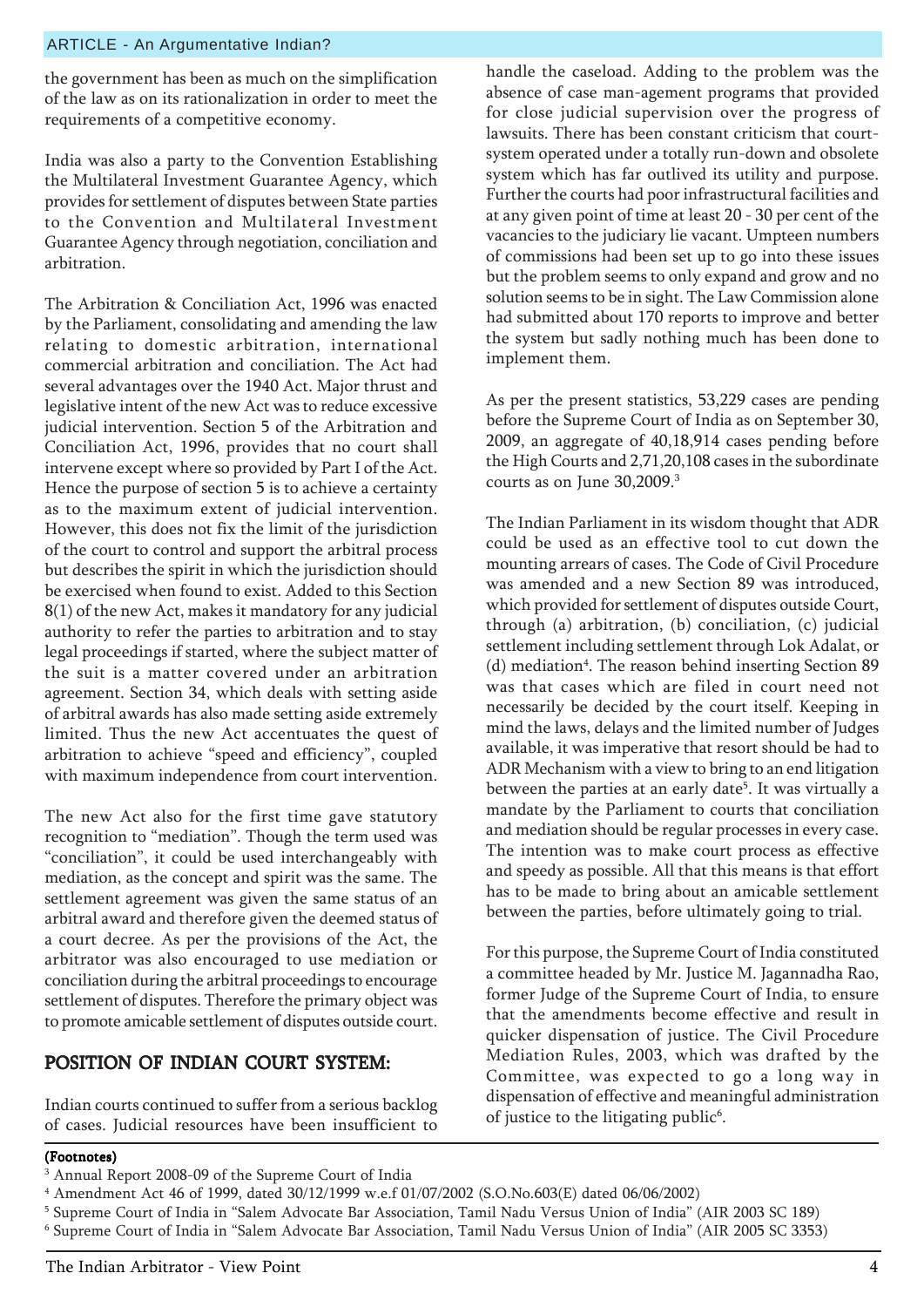Apart from this, the Arrears Committee of the Supreme Court of India also strongly recommended mediation as an alternate method of dispute resolution. It was found by the Committee that mediation had a salutary impact in the disposal of cases and if it is given the necessary thrust and encouragement, it can bring about the necessary reforms needed for quick disposal of cases.7

Against this backdrop, Indian courts have utilized a number of alter-native dispute resolution processes to provide access to justice. Full-time Mediation Centres have been established in various High Courts as well as District Courts.

#### PRACTICAL SCENARIO: PRACTICAL

Even though the main purpose of the 1996 Act was to encourage ADR method for resolving disputes speedy and without much interference of the Courts, which was precisely the reason why the Arbitration Act, 1940 was frowned upon, with the passage of time, some difficulties in the applicability of the 1996 Act was noticed. The Supreme Court and various High Courts interpreted many provisions of the Act and while doing so they have also realized some lacunas in the Act which leads to conflicting views. In some cases, courts have interpreted the provisions of the Act in such a way which defeats the main object of the legislation  $-$  like, taking in international arbitrations within the purview of Indian courts against the provisions of Part I, enhancing the scope of interfering with arbitral awards, rendering institutional arbitration ineffective etc.8

Therefore, it had become necessary to remove the difficulties and lacunas in the Act so that ADR method may become more popular and object of enacting Arbitration law may be achieved. A Consultation Paper was released by the Ministry of Law & Justice, Government of India on 8th April 2010 suggesting amendments to the Arbitration & Conciliation Act, 1996<sup>9</sup>

But the real question is  $-$  Would the amendment bring about the required change?

For this, we may have to identify the "real" causes which lead to more and more interferences by courts in ADR. Otherwise the proposed amendment of 2010 will have the same fate as Arbitration Act, 1940 and Arbitration & Conciliation Act, 1996.

#### GROUND ISSUES: GROUND ISSUES:

#### Arbitration: Arbitration:

Most of the arbitrators in India are retired judges. Another group of arbitrators appointed by government departments, government companies and government organizations are serving officers of such departments or organizations. Even certain private companies adopt this system of appointing their own directors or officers as arbitrators. And importantly most of the arbitrations are ad-hoc, thereby administered by the arbitrators themselves.

The ad-hoc arbitrations by retired judges have become synonymous with astronomical costs and delays. A normal arbitration session does not last for more than 2-3 hours. Sittings are scheduled in gaps of weeks and months, because of the non-availability of time for the arbitrators. Since the arbitration is administered by them, even preliminary sittings and completion of pleadings takes months, if not years. While judges are certainly neutrals in their roles as jurists, after years on the bench, judges are accustomed to the formality and deference that goes with their judicial office. They are accustomed to giving orders and having their orders obeyed, and they generally have been very impatient with the informal, emotional venting and alternative procedures. The attempt for amicable resolution is absent. It takes years together to complete the proceedings. (I am mindful that not all of the retired judge arbitrators are like this and many of them are as brilliant, efficient and comparable as any other professional international arbitrators).

The other major segment of arbitrators  $-$  employee arbitrators also does not give much credibility to Indian arbitrations. "Nemo debet esse judex in propria causa" a party to the agreement cannot be an arbiter in his own cause. Interests of justice and equity require that where a party to a contract disputes the committing of any breach of conditions the adjudication should be by an independent person or body and not by the other party to the contract.<sup>10</sup> But since the Indian Arbitration Act does not prohibit such arbitrators, the parties with

- 7 Annual Report 2008-09 of the Supreme Court of India 8 For some of the controversial decisions, see: Bhatia International Vs. Bulk Trading - (2002) 4 SCC 105 Venture Global Engineering v Satyam Computers Services - 2008(1) SCALE 214. SBP Co. Vs. Patel Engineering Ltd.- (2005) 8 SCC 618 Oil & Natural Gas Corpn. Ltd. v. Saw Pipes Ltd. - (2003) 5 SCC 705
- 9 For details, see: http://www.arbitrationindia.com/pdf/arbitration\_amendment\_2010.pdf
- 10 Supreme Court of India in State of Karnataka Versus Shree Rameshwara Rice Mills (AIR 1987 SC 1359)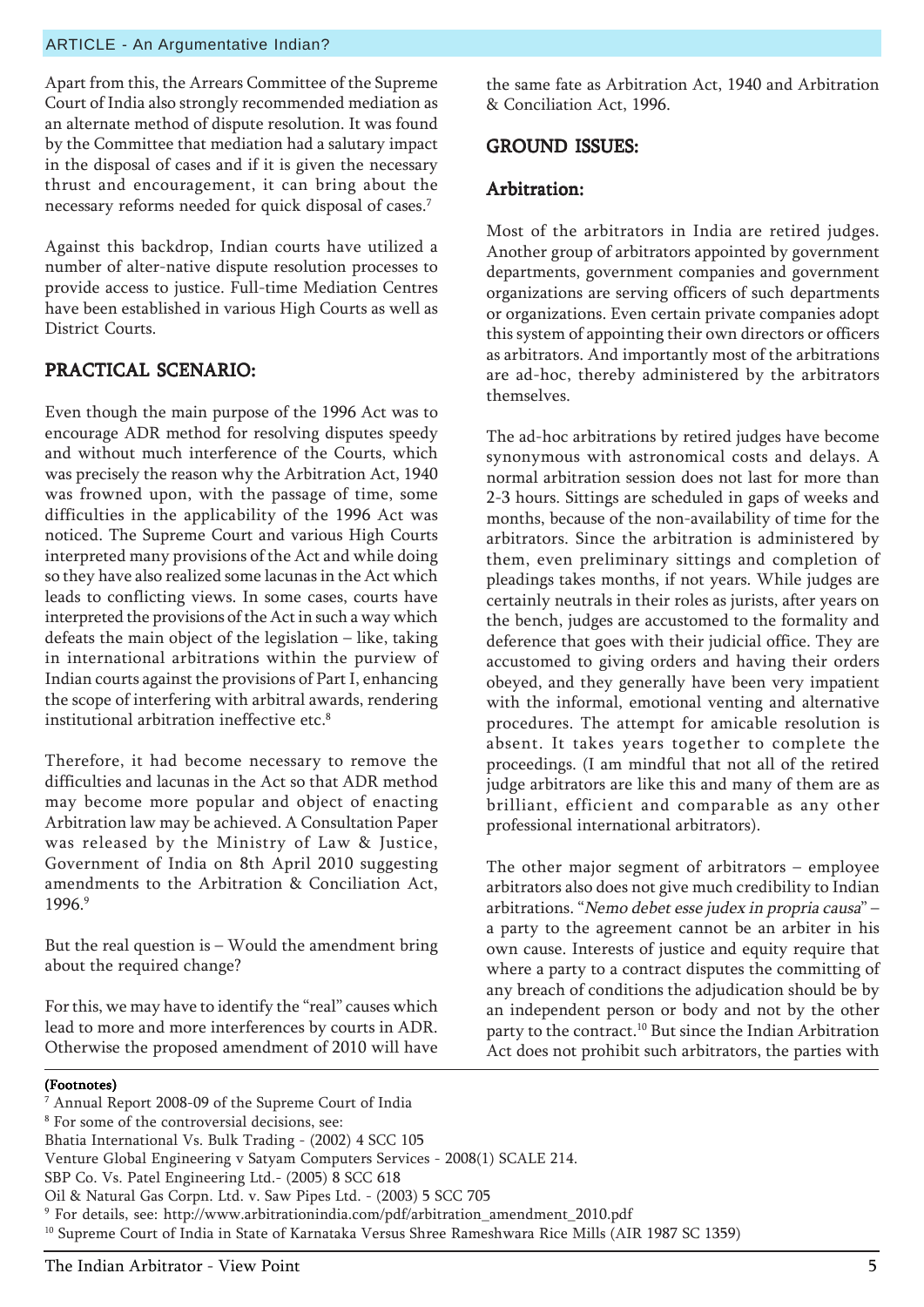higher bargaining power could enforce such arbitration agreements. Therefore unfortunately, the courts have also held that if a party, with open eyes and full knowledge and comprehension of the said provision enters into a contract with a government/ statutory corporation/ public sector undertaking containing an arbitration agreement providing that one of its Secretaries/ Directors shall be the arbitrator, he can not subsequently turn around and contend that he is agreeable for settlement of disputes by arbitration, but not by the named arbitrator who is an employee of the other party.11 But at the same time, the courts have also observed that contractors in their anxiety to secure contracts from government/ statutory bodies/ public sector undertakings, agree to arbitration clauses providing for employee-arbitrators. But when subsequently disputes arise, they balk at the idea of arbitration by such employee-arbitrators and tend to litigate to secure an "independent" arbitrator. It will be appropriate if governments/ statutory authorities/ public sector undertaking reconsider their policy providing for arbitration by employee-arbitrators in deference to the specific provisions of the new Act reiterating the need for independence and impartiality in Arbitrators. A general shift may in future be necessary for understanding the word "independent" as referring to someone not connected with either party. That may improve the credibility of Arbitration as an alternative dispute resolution process.<sup>12</sup>

At the same time the high costs charged by retired judge arbitrators have also added to the problem. When a retired Judge is appointed as Arbitrator in place of serving officers, the government is forced to bear the high cost of Arbitration by way of private arbitrator's fee even though it had not consented for the appointment of such non-technical non-serving persons as Arbitrator/s. Therefore the Supreme Court had opined that it is necessary to find an urgent solution for this problem to save arbitration from the arbitration cost. Institutional arbitration has provided a solution as the Arbitrators' fees is not fixed by the Arbitrators themselves on case to case basis, but is governed by a uniform rate prescribed by the institution under whose aegis the Arbitration is held.<sup>13</sup>

#### Mediation:

ADR has greatly expanded over the last several years in India, to provide easy, quick, cheap and efficacious justice to the litigants. Mediation has become an

important step in this direction. In order to give momentum to mediation, the then Chief Justice of India constituted a Committee, known as the "Mediation & Conciliation Project Committee" on 09/05/2005. The Project Committee proposes to lay down uniform mediation rules applicable throughout India. There seems to be an inordinate concern for the courts to establish mediation structure and procedures and thereby to control the system. Opinions and suggestions were heard that mediations should be done only under the aegis and supervision of courts. There seems to be a tendency amongst court-annexed mediators to feel that referred matters have to be "settled", so as to exemplify their expertise as a mediator. There seems to a feeling that judges also encourage "settlement" because it helps to reduce backlogs. The idea seems to be, "Don't worry about the definition of mediation, when parties are referred to mediation, someone bang their heads, knock some sense into them and get them to settle". It seems the courts are looking for more mediators, who would be serving as the brokers between the system and the parties.

#### WHAT DO PEOPLE NEED?

Within this world, the focus is not just on winning but on advancing the overall commercial needs and objectives. If the company prevails in a dispute but the commercial goals are not advanced  $-$  and advanced in a timely fashion  $-$  then we have still fallen short in the eyes of the business. There is no need to explain why businesses like speed, are impatient with delay, and abhor unnecessary cost. The duration of a financial dispute can have direct economic consequences for a business, whether in terms of delay in the collection of amounts owed, or the setting of financial reserves that must be posted under accounting rules and which impair the reporting of profits until the final resolution of the dispute. And time has a direct and negative impact on the cost of adjudication, as businesses know from experience that the longer it takes to resolve a dispute, the more effort and resources that will inevitably be expended on it.<sup>14</sup>

No matter how sophisticated the clients are, they approach lawyers or courts with stories of injustice and not stories about the law. We cannot turn a blind-eye on the fact that ADR was developed due to the frustration people had by a legal system which "was too formal, adversarial, expensive, and inflexible". These global climatic forces, plus other market developments

<sup>11</sup> Supreme Court of India in Indian Oil Corporation Ltd. & Others Versus M/s. Raja Transport (P) Ltd. (2009 (8) SCC 520)

<sup>&</sup>lt;sup>12</sup> Supreme Court of India in Indian Oil Corporation Ltd. & Others Versus M/s. Raja Transport (P) Ltd. (2009 (8) SCC 520)

<sup>&</sup>lt;sup>13</sup> Supreme Court of India in Union of India Versus M/s. Singh Builders Syndicate (2009 (4) SCC 523)

<sup>&</sup>lt;sup>14</sup> The View from an International Arbitration Customer: In Dire Need of Early Resolution. Michael McIlwrath and Roland Schroeder ("The Indian Arbitrator" Vol:2, Iss.6 - Reprinted from (2008) 74 Arbitration 3 -11)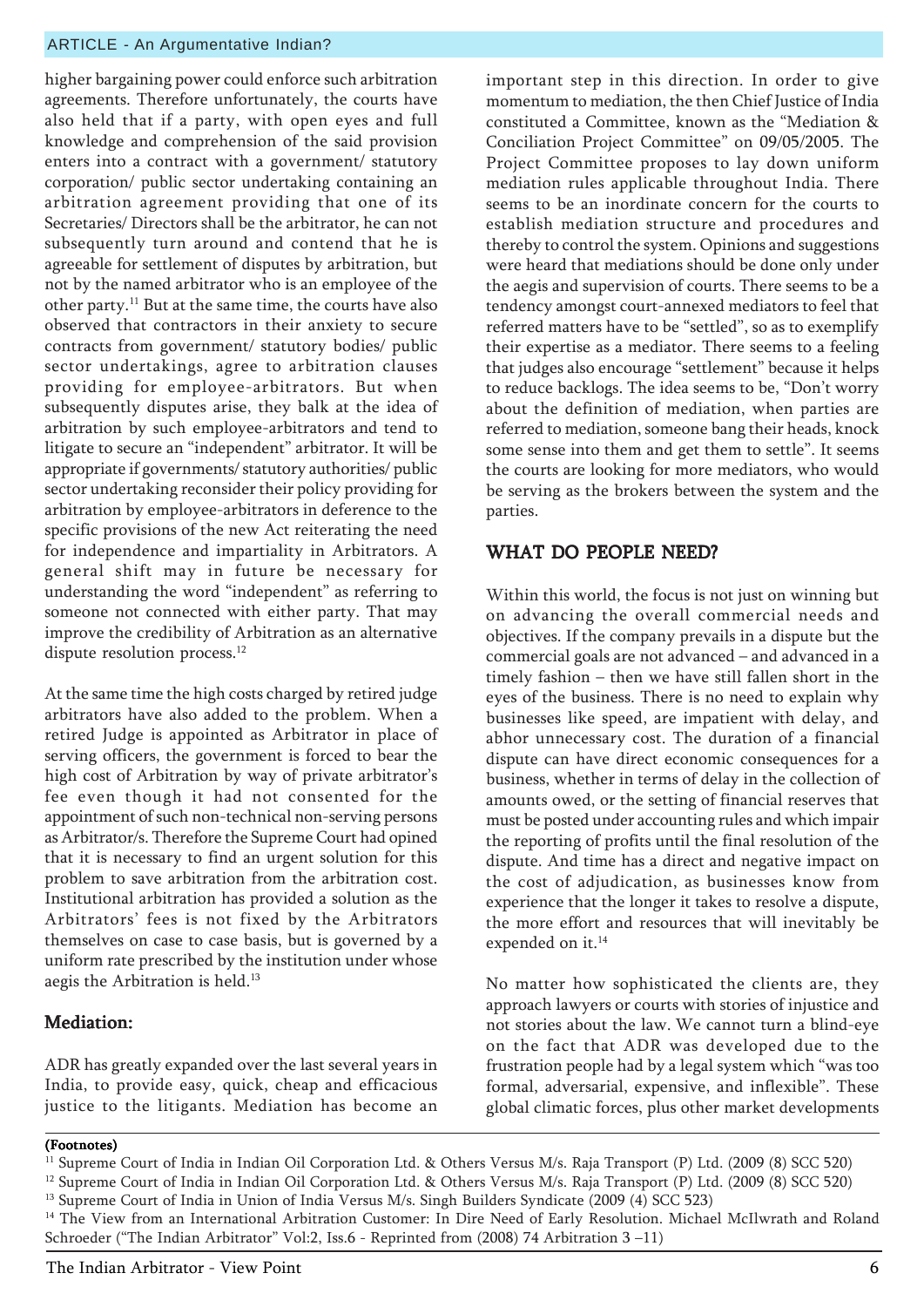such as the increasing acceptance of non-litigious forms of dispute resolution have popularized ADR. New York Times columnist and author, Thomas Friedman, sees this as the market becoming more adaptable to market needs. In his bestseller, "The World is Flat" he talked of triple convergence. For those who read the signals, change their mindsets and prepare well, this is not Armageddon. There will always be a certain place for court action, but dictionaries will be re-written to cite litigation, not mediation, as the definition of Alternative Dispute Resolution.<sup>15</sup>

#### BE THE CHANGE?

"You must be the change you wish to see in the world" – Mahatma Gandhi

It has been a fashion statement recently that India should be made an international arbitration hub. Would everything be put in place by the proposed amendment suggested by the Consultation Paper released by the Ministry of Law & Justice?<sup>16</sup> Unless the ADR system is professionalized, institutionalized and "globalized" and unless ADR users and practitioners understand its true spirit and purpose, it would be difficult for India to claim the status as an international arbitration (ADR) hub.

We have to understand that the very features that had made arbitration attractive and popular in the first place was its speed, low cost, simplicity and finality. We have to implant professional institutional arbitrations with professional, independent and neutral arbitrators and capable secretarial service. The users of arbitration, especially with higher bargaining power have to ensure that they opt for institutional arbitration, rather than employee-arbitrations. Fortunately, the Consultation Paper has proposed to empower the Central Government to prescribe by rules, guidelines on conflict of interest on the lines of IBA Guidelines<sup>17</sup>, whereby appointment of neutral and independent arbitrators are secured. The Consultation Paper also promotes institutional arbitration and makes it mandatory for commercial disputes above certain specified value. But the whole point is, when would the amendment take place. The amendments were recommended by the Law Commission by its 176th Report in the year 2001!

Another important aspect is the role of courts. Arbitration proceedings and Arbitral Awards are not a prelude to court proceedings by way of appeals against the award. Arbitration proceedings are a separate/ alternative forum selected by the parties for expeditious redressal of their disputes because of the finality attached to such decisions. Courts in all jurisdictions have to uphold such finality rather than to upset it.

Mediation or Conciliation is a technique of ADR to resolve a dispute outside court. We should not forget that the system of mediation was not evolved by legal experts. The concept of dispute resolution or "mediation theory and practice" was invented by village elders, sociologists, community activists, psychologists etc. So let us give credit where credit is due. Of course, not forgetting the fact that modern mediation was evolved and developed in 1976 by a gathering of legal scholars and jurists.<sup>18</sup>

The concept of mediation has to remain outside the ambit of "court system" to retain its innocence, beauty and magic. Mediators should come from all walks of life. I do agree that mediators have to be professionally trained and the ethical guidelines and code of conduct have to be adhered to. We have to ensure that mediators follow guidelines to protect the neutrality, confidentiality and voluntariness of the mediation process. But this is not something that has to be taken over by the courts. ADR is not something attached to courts. Institutions like the International Mediation Institute  $(IMI)^{19}$ , The Hague have made efforts in putting up high competency standards for mediators throughout the world. We have to adopt such standards putforth by independent and expertise organisations, so that the system is professionalised and a uniform standard prevails throughout the world.

It is common knowledge that the existing legal system is not able to cope up with the ever increasing burden of civil litigation. Our courts are no longer able to provide solutions in such situations because they are overburdened with cases and have no time to devote to issues which should receive priority. The deficiency lies in the adversarial nature of judicial process which is time consuming and more often procedure oriented. Ideally therefore courts of law should just handle constitutional issues, criminal matters and appeals.

ADR was evolved and has remained popular because it served the needs of the people with problems and

<sup>&</sup>lt;sup>15</sup> A Perfect Storm is Gathering - Jan Eijsbouts, Hans Peter Frick, Bengt Gustafson, Marina Kaldina, Wolf von Kumberg, Michael Leathes, Deborah Masucci, Erik B. Pfeiffer, Philip Ray, Roland Schroeder, Steve Weatherley and R. Bruce Whitney

<sup>&</sup>lt;sup>16</sup> For details, see: http://www.arbitrationindia.com/pdf/arbitration\_amendment\_2010.pdf

<sup>&</sup>lt;sup>17</sup> For details, see: http://www.int-bar.org/images/downloads/guidelines%20text.pdf

<sup>&</sup>lt;sup>18</sup> Roscoe Pound Conference of 1976

<sup>19</sup> For details, see: http://www.imimediation.org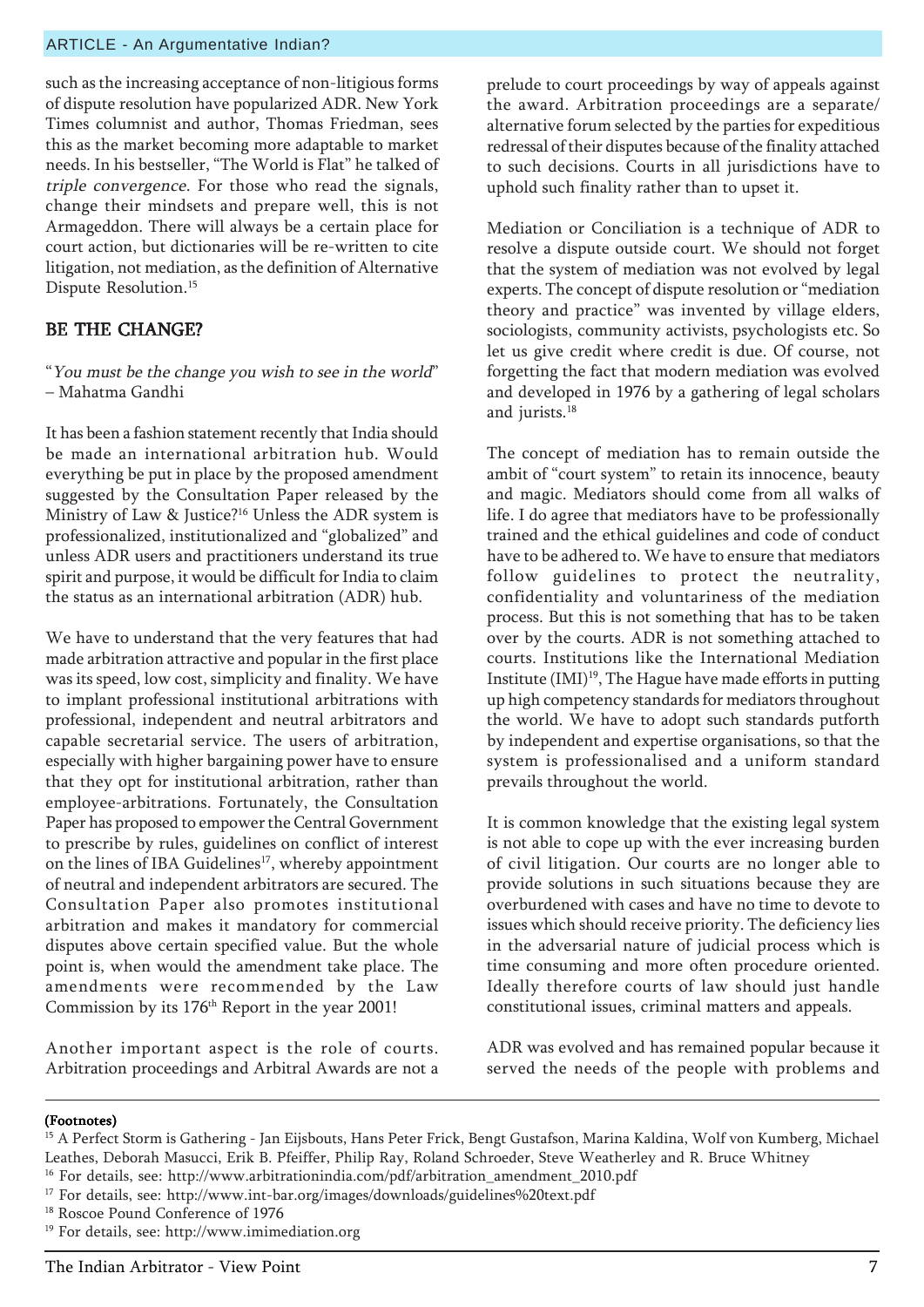resolved those problems quickly and inexpensively as possible.<sup>"20</sup> It has always remained as an "alternative" dispute resolution mechanism and "out of court". But it is definitely a good "tool" for the courts to divert the pending cases out of court to encourage settlement of disputes and bring down the backlog of cases. It should be used for the benefit of litigants whose cases are pending in courts for several years without any foreseeable outcome. But making ADR into an integral part of court system is not intended by the legislature or by the community. It would result in explosion of court docketing, rather than reduction of backlogs.

The application of mediation to the legal dispute resolution process is not intended to replace or supplant the need for public adjudication and normative judicial pronouncements on the critical issues of the day, but to complement and preserve that core normative purpose of the judicial system. Judges may see mediation as potentially undermining their authority to make public judgments and normative pronouncements. But it is not intended to be so. The Supreme Court of India has opined, "It is quite obvious that the reason why Section 89 has been inserted (in the Code of Civil Procedure) is to try and see that all the cases which are filed in Court need not necessarily be decided by the Court itself. Keeping in mind the laws delays and the limited number of Judges, which are available, it has now become imperative that resort should be had to Alternative Dispute Resolution Mechanism with a view to bring to an end to litigation between the parties at an early date."<sup>21</sup> The intention of the legislature behind enacting Section 89 is that where it appears to the court that there exists an element of a settlement which may be acceptable to the parties, they, at the instance of the court, shall be made to apply their mind so as to opt for one or the other of the four ADR methods mentioned in the section.<sup>23</sup>

With explosion of knowledge and super specialisation being the order of the day it is no longer safe to assume that a civil court judge could be a repository of knowledge on specialised subjects like medical negligence, insurance, patents and trade marks, cases involving engineering contract disputes to name a few. Therefore parties to a dispute would welcome arbitration by a tribunal where at least one of the chosen arbitrators would be knowledgeable in the subject under which the dispute arises.

People are happier having control of the outcome, without the court making the decisions for them. As Justice Sandra Day O'Connor explained, "The courts should not be the places where resolution of disputes begins. They should be the places where the disputes end after alternative methods of resolving disputes have been considered and tried.<sup>23</sup>

#### FUTURE:

As international business and investments has drastically increased in India, in case India becomes the hub of international commercial arbitrations it will reduce arbitration costs of parties, who presently sustain heavy expenditure on account of arbitrations conducted abroad. It is therefore advisable for an international client governed by the international commercial arbitration under the Arbitration & Conciliation Act, 1996 to prefer India as the place of arbitration so that resultant award would be considered as domestic award and avoid the risk and hurdle for enforcing the same as a foreign award under Part II of the 1996 Act. The requirement for bringing in such international arbitrations depends on the availability of institutions with international standards, which can provide internationally approved infrastructure, qualified and accredited arbitrators and capable professional and secretarial assistance.

And mediation, it has to develop independently and professionally with international standards, and retain its original and innovative style as an out of court method of dispute resolution. It has to remain as hands-on, partydriven, high-touch dispute resolution, a genuinely new product for a new market.

"Alternative Dispute Resolution" has to remain as such, or as "Appropriate Dispute Resolution" and never as ìcourt-Annexed Dispute Resolutionî.

This is an argument from an Indian, placed for judgment........

(Author: Anil Xavier is a lawyer and an IMI Certified Mediator. He is a charter member and currently the President of the Indian Institute of Arbitration & Mediation (www.arbitrationindia.org). He is also a member of the Independent Standards Commission of the International Mediation Institute, the Hague. He can be reached at anilxavier@arbitrationindia.com)

#### (Footnotes)

21 Supreme Court of India in Salem Advocate Bar Association, Tamil Nadu Versus Union of India (AIR 2003 SC 189)

<sup>23</sup> Roscoe Pound Conference of 1976

 $20$  Keynote address by former U.S. Supreme Court Chief Justice Warren Burger in the "National Conference on the Causes of Popular Dissatisfaction with Administration of Justiceî conducted under the sponsorship of the American Bar Association in 1976.

<sup>&</sup>lt;sup>22</sup> Supreme Court of India in "Afcons Infrastructure Ltd. & Another Versus Cherian Varkey Construction Co. (P) Ltd. & Others" (CDJ 2010 SC 637)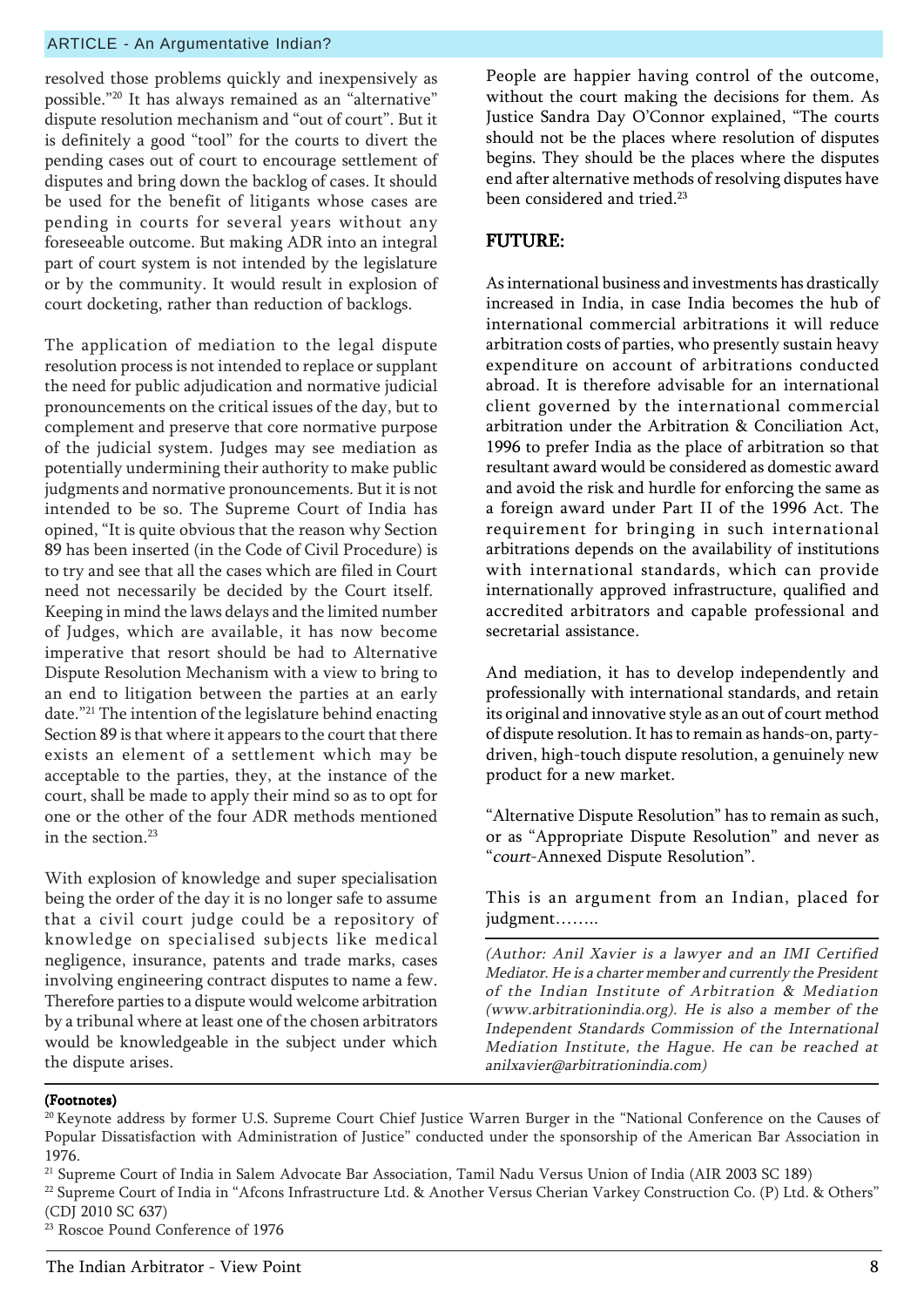#### Interested to contribute Articles?

We would like to have your contributions. Articles should be in English. Please take care that quotations, references and footnotes are accurate and complete. Submissions may be made to the Journals Division, Indian Institute of Arbitration & Mediation, G-209, Main Avenue, Panampilly Nagar, Cochin - 682 036 or editor@arbitrationindia.com.

Publication of the Article will be the discretion of IIAM and submissions made indicates that the author consents, in the event of publication, to automatically transfer this one time use to publish the copyrighted material to the publisher of the IIAM Journal.

#### Think  $\,\cdots\,$ **THE VIRUS**

Two men were diagnosed with a deadly virus. They were told that the cure would change their life forever. Their families might disown them, and friends could turn their backs on them.

One man decided to decline the offer; he didn't want to be left out of anything. At first everything seemed ok. He drank with his friends and family and ignored what the doctors said.

Time went past and life took a turn for the worst. The virus began to consume his life. He had to quit his job and lost his source of income. The people he called friends didn't help, they told him it was his problem not theirs. Everyday was a struggle for life. His days were long and painful. On his deathbed his last words were, I should've taken the cure.

The other man decided to take the cure. From then on his life changed. His family betrayed him, and said it was a waste of money. They didn't talk to him anymore because they didn't believe in what he was doing. His friends left because he couldn't do all the stuff he used to do. At first he cursed the doctors for the way people were treating him.

After time he began to get better. He was getting promoted because he was able to focus on his job. His family apologized for the way they treated him. He got new friends that helped him daily. Life to him was a gift. He thanked God daily that he decided to take that cure.

That virus is like our problems.

If we hold on to them and ignore them they will begin to consume us. They will take over our life and no matter what we do, we won't be able to get rid of them.

If we give our problems to God he can heal us. He is the cure for any problem we might have. Yes we might be treated differently, but in the end we can say thank you God.

~ Christopher Deschene ~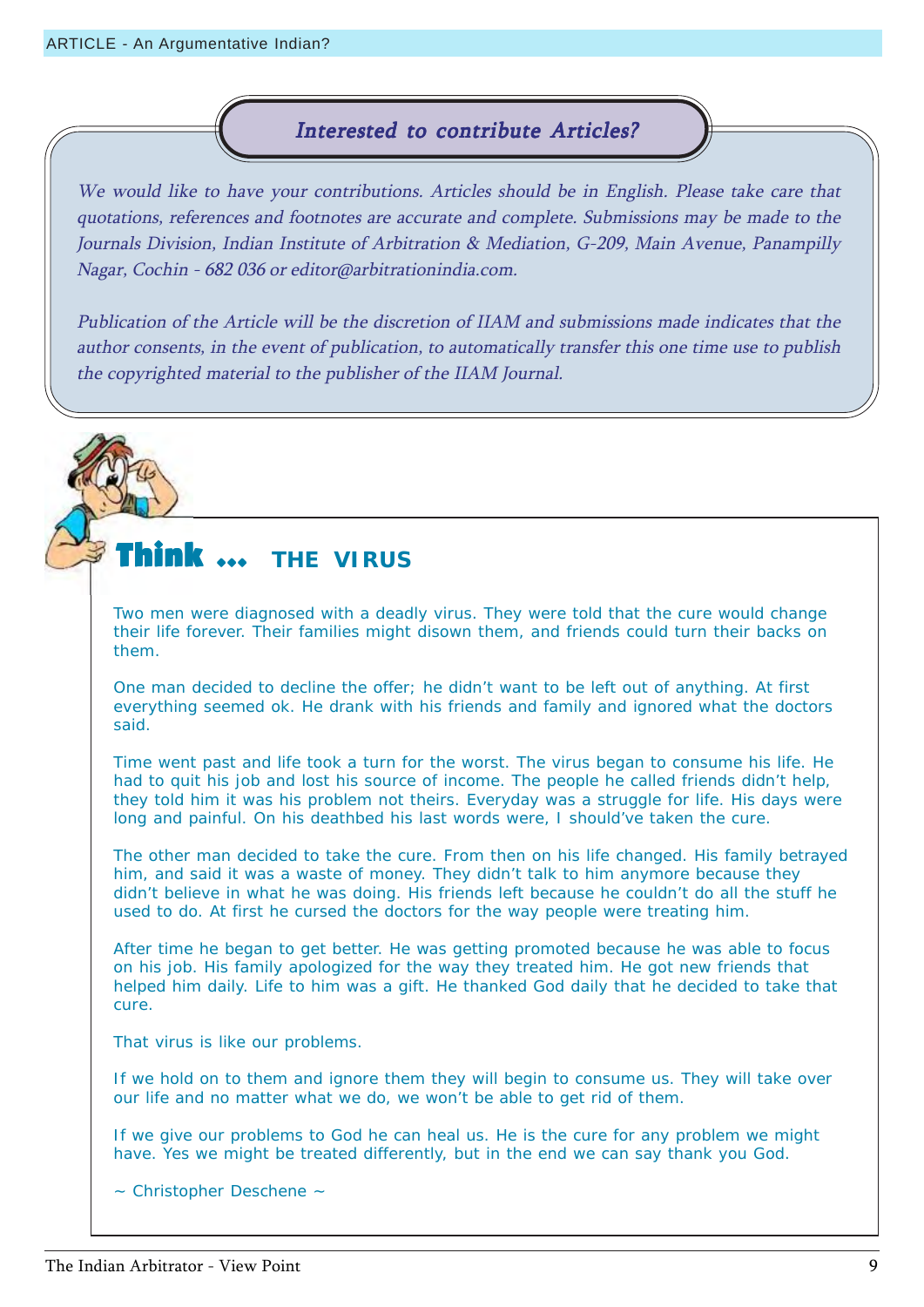

## Internalizing Mediatory Efforts in Construction : CHANDANA JAYALATH

The 'neutral' approach is therefore versatile from forming strategic direction to the creation of an atmosphere conducive for 'talks for talks'. These neutrals interpret commercial and contractual issues in line with the contract documents,

Construction by definition is a project having a definite duration with time to start and finish of inter-related activities and involves numerous parties, who must work in unison - though temporarily. Also, some of the problems that arise in the execution of the project are not foreseeable or, even if they are foreseeable, their magnitude may not be foreseeable. On account of the higher number of participants in a typical construction project, there are correspondingly a higher number of contract agreements concurrently in effect. The greater number of participants results in fragmentation of responsibilities in the supply chain. As it invariably involves parties having different requirements and perceptions, the tendency is always to have interests in conflict.

The usual prescription is that any dispute shall in the first instance be referred to and settled by the Engineer. Traditionally, a period of 90 days is allowed for this decision, which shall be final and binding upon the Employer and Contractor until completion of the works. It is not a matter for the Contractor to stop work even in disagreement with the decision or whether the disgruntled party's intent is to invoke the next step in the dispute gauntlet. Only if the Engineer fails to comply with the above 90 days allowance or if the Employer or Contractor has a reason to dispute the Engineer's decision, either party may refer the dispute to a Competent Court of Justice, subject to a notice of intent once again. Parties have no choice other than the path to Courts in some civil codified jurisdictions where the customized bespoken forms upon very old standard

conditions have been widely adopted in the administration of construction contracts. These Courts eventually rely on Court-appointed experts in the context of highly technical or commercial issues.

Considering the time factor, cost elements and more over the controversial nature of the issues in dispute, parties sometimes refer their disputes to what is aptly called Claims Compensation Committees as a shortcut for justice. The jurisdiction retained with these committees to adjudicate construction disputes is not clear to many practitioners, however. Another tendency is to look for alternatives, one of which is amicable settlement that gives extra opportunity for the disputants to revisit their issues with an in-house expertise. Quite often this mechanism helps the disputants to arrive at a consensus within the confines of the Employer's premises, being a resultant concern about the interrupted progress, the dual role of the Engineer (Employer's agent and independent certifier) and the propensity to obtain interim awards and temporarilybinding decisions.

Eventually believing in a process in which they are able to retain some kind of control over the outcome of their dispute, rather than a Court order, the Employers with some upper hand out of contractual framework refer their matters to a third neutral or a panel of neutrals. Not to be pessimistic all the time, these neutrals will first evaluate the case independently and thereon a recommendation that best fits the party's requirements. Either facilitative or evaluative their role is, they do not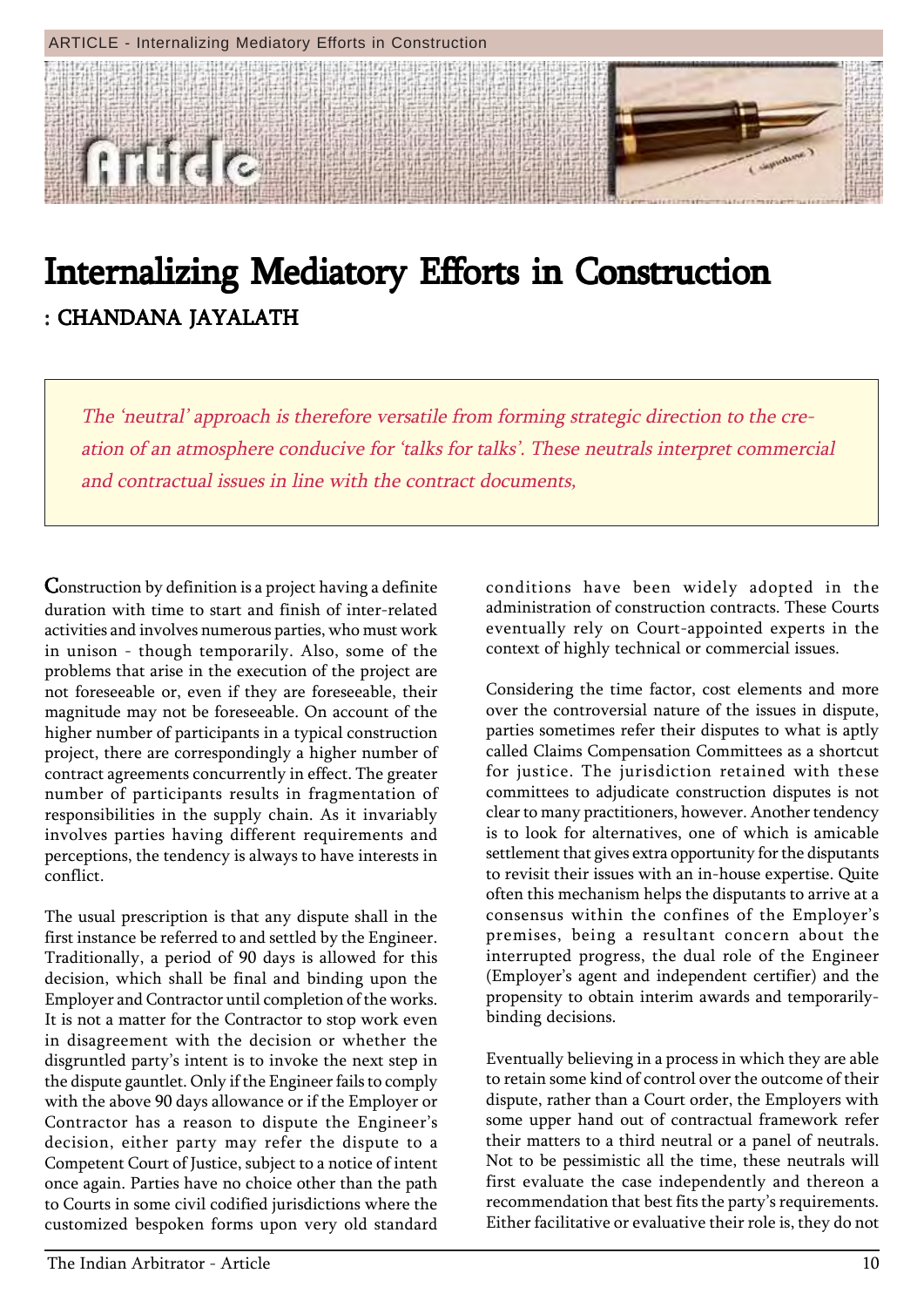#### ARTICLE - Internalizing Mediatory Efforts in Construction

operate in a vacuum but with technical, legal, financial and other departments hand in hand. There is no prior agreement for these neutrals to intervene, but eventually come up with options rather than decisions, to which the parties may either accept or reject. Such an arrangement in fact avoids somewhat rigid formalities in arbitration or litigation in toto. Indeed, they closely resemble expert inputs and give advisory opinions when parties seek guidance on technical matters that is preventing a further dispute. Therefore, these neutrals function as a dispute preventing device permanently installed for the duration of the contract  $-$  in a way similar to a dispute review board, but not exactly the same.

Accordingly, when a dispute does arise, it is given early attention and addressed contemporaneously which avoids the commonly encountered situation of the Engineer being too busy to address a voluminous claim. Because of the familiarity with the project, facts are better understood by them in administering the dispute. This is important when in many projects; the same staffs rarely remains till completion which often deprive any arbitrator the access to first-hand know-how of events. With such individuals a greater certainty prevails and the materials relevant to the issue can be dug out much easier than ever since. Parties who act in good faith are likely to comply with a recommendation just as they would accept a decision anyway.

This 'neutral' approach is therefore versatile from forming strategic direction to the creation of an atmosphere conducive for 'talks for talks'. These neutrals interpret commercial and contractual issues in line with the contract documents, principles of quantity surveying and accepted norms, customs and traditions of the construction industry and form opinion as to contractual eligibility, validity and quantum of claims in terms of cost, time and otherwise. They critically appraise the public interests involved within the issues if any under investigation, conduct sensitivity analysis of each approach to ultimate outcome using logic and reasoning. Although this is not truly a scientific mediation, these mediatory efforts have been hided in the dispute settlement process in between the Engineer and the Courts. With no contractual machinery in support, however, it has now become a fact of life in public projects where the disputants are unwilling to call their Employer a disputant.

(Author: Chandana Jayalath (Dsc, FRICS, MCIArb) is working at the Public Works Authority as a Chartered Quantity Surveyor, more in claims and dispute settlement related to public infrastructure projects.)

#### **Promoting Student Authors**

With a view to promote and support students in developing the qualities of legal research and presentation, IIAM is providing opportunity to law students to publish original, innovative and thought provoking articles on arbitration, mediation, conciliation, dispute resolution and similar topics and critiques on judgments relating to the same topics. Selected articles will be published in the "Indian Arbitrator". From amongst the submitted articles, every year one student author will receive the "Best Young Author" certificate from IIAM.

#### **Interested to start ADR Centre?**

Indian Institute of Arbitration & Mediation is looking for parties interested to start IIAM Chapters in various states and cities.

If you have a passion for dispute resolution and you are interested to start a Dispute Resolution Centre, please mail your details to: dir@arbitrationindia.com

#### **For details of IIAM activities visit website**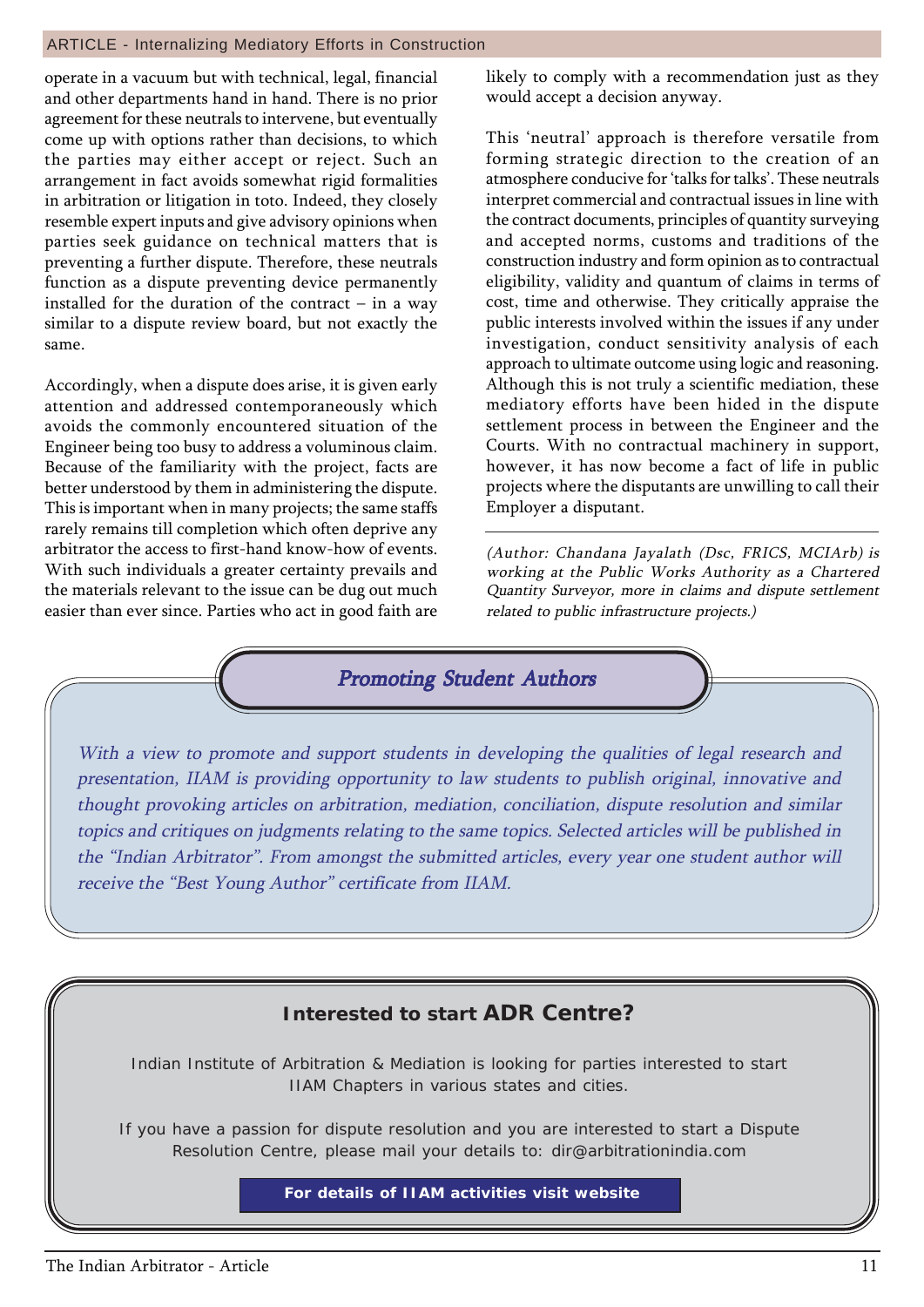# **Example 3 Events**



### India scuttles move to put arbitration awards beyond purview of courts

A strong attempt by some countries, led by the US and some European nations, to force India to disallow appeals in arbitration awards was recently defeated by an Indian delegation. At the recently-held session of the United Nations Commission on International Trade Law (UNCITRAL) in New York, the Indian delegation was surprised when an attempt was made to push the adoption of revised version of Arbitration Rules, 1976 even though some of the clauses of the proposed law went against the prevailing Indian laws. Indiaís successful attempt to counter the move was supported by representatives from Argentina, Canada and Malaysia. Among the proposals put forward by the Western bloc was to put all arbitration awards beyond the purview of national courts if the parties to the arbitration agreement agreed to waive their right to take recourse to a court of law. If passed, this would have effectively meant that all future arbitration awards would be self executing, even if they were found to be perverse or against public policy or national interest. After strong lobbying, India managed to defer the clause and ultimately it was made part of annexure as a model clause, which may be adopted by parties in the arbitration agreements if the applicable law permits.

### Australia's First Global Disputes Centre Opens in Sydney

Australia is set to become a global player in the booming market for cross border dispute resolution following the opening of the Australian International Disputes Centre in Sydney. Jointly funded by the Australian and NSW state governments and Australiaís only international arbitration administrator, the Australian Centre for International Commercial Arbitration, the state of the art facility will allow national and foreign companies to resolve commercial disputes outside the court system without resorting to costly and lengthy litigation. A PricewaterhouseCoopers survey, 'International Arbitration: Corporate attitudes and practices', revealed 73% of corporations prefer to use arbitration to resolve their cross-border disputes rather than transnational litigation and saw arbitration as a means to successfully preserve business relationships.

### Certificate in Dispute Management (CDM)

CDM is a distance learning course of IIAM, valid for six months from the date of enrolment. You can enroll at any time of year and you study entirely at your own pace, submitting your assignments when you are ready. Your tutor will be available to mark your assignments and give feedback on your progress for a period of six months from the date of enrolment.

You will be sent four 'reading and study assignments' with your course materials, and these form an essential part of your distance learning course. They are designed to help you to work through the course manual and understand the concepts. The course will provide a good basic knowledge of ADR – Negotiation, Mediation & Arbitration – in theory and practice. On successfully completing the assignments included in the course a certificate will be awarded.For more details on CDM, mail to training@arbitrationindia.com